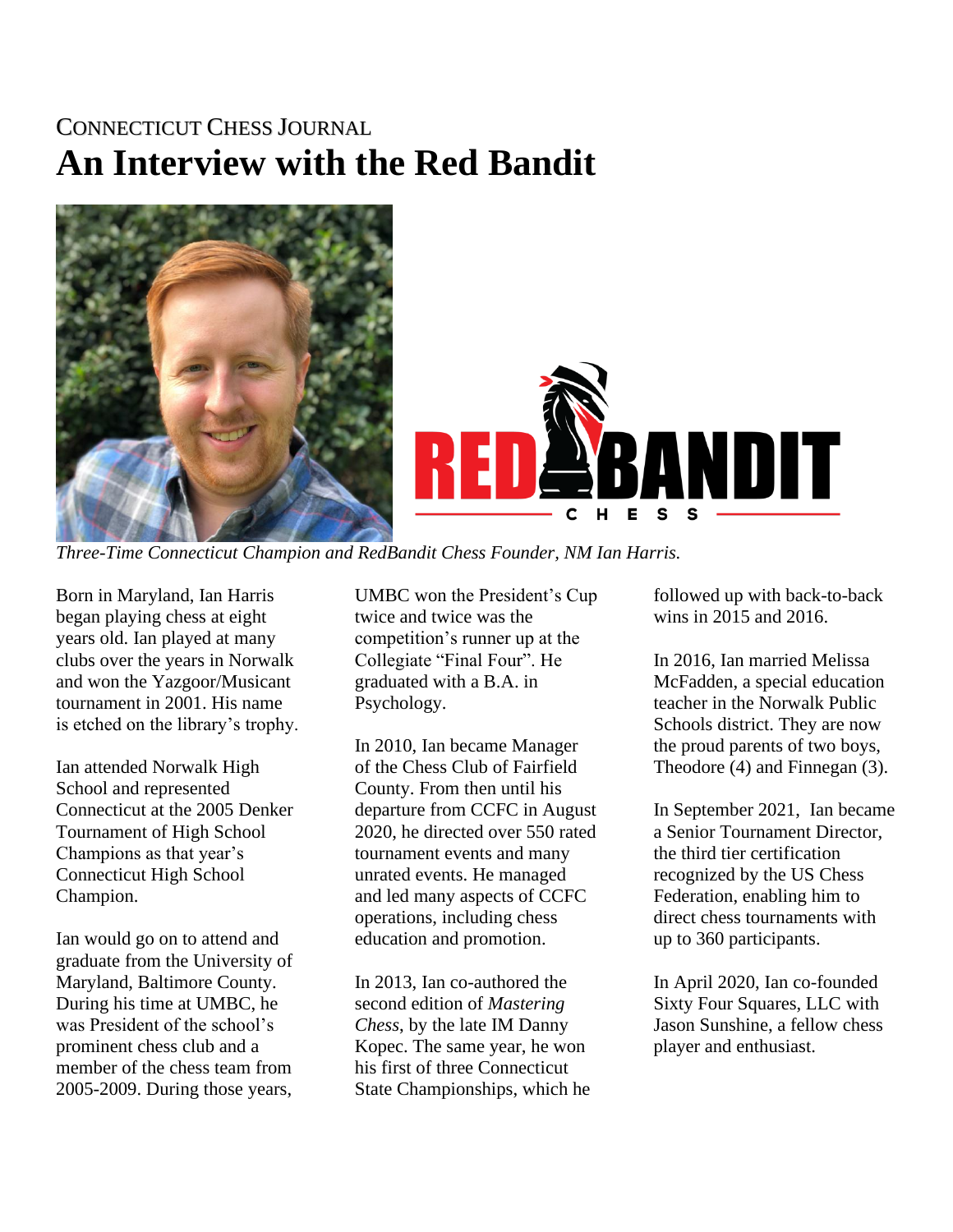In September 2020, in middle of the ongoing pandemic, Ian founded and began building RedBandit Chess, LLC, his own chess education and services company. While many Connecticut chess organizers and programs discontinued activities, the Red Bandit developed an online clientele and adjusted to available opportunities. The company now teaches students, both children and adults, across the country.

On December 4, 2021, the CSCA awarded Ian Harris the title of Coach of the Year for his success and devotion to coaching in and for the Connecticut chess community during difficult times.

Recently, Ian took a moment to field some questions for our readers.

**CSCA:** How old were you when you started playing chess?

**Ian:** I was about eight years old. My family taught me how to play. I was very fortunate that my third-grade teacher, Ken Wood, was an avid chess player. We would play each day during snack time. He beat me every game. It was not until a couple of years later, after having taken some private lessons and starting to play in tournaments that I was able to come back and defeat him for the first time.

**CSCA:** What were your first club and tournament?

**Ian:** In elementary and middle school I spent many hours playing at the bookstores and Norwalk Library program run by Robert Musicant and Chris Potts. Robert Musicant was my first official coach, who helped me progress from beginner to intermediate. This experience had a tremendous impact on my development and love for the game.

My very first tournament was a small scholastic event run by Musicant in 1997. I managed to win first place and to this day I still have the medal I earned.

**CSCA:** Have your children shown any interest in chess?

**Ian:** Yes, they like chess and even know some of the rules and how the pieces move. They get excited to see me play and sometimes play with me or on their ipads. I have not made a serious effort to teach them yet as I would prefer to play the role of father rather than coach. I also want it to be their decision to learn and play chess. So we will see what happens when they are a bit older.

**CSCA:** What are the origins of the "RedBandit" name?

**Ian:** RedBandit is a nickname that I have used ever since I was a kid. Even some chess players that I know in real life have

been known to call me the "Red Bandit." The first part of the name stems from my red hair and the second from my chess playing style, which often finds me in a situation where I come up with a crafty way to outfox and/or swindle my opponents.

**CSCA:** When and why did you decide on a career in chess?

**Ian:** After I graduated college I dabbled in chess teaching while I considered where to go next. I was approached by Melvin Patrick, an acquaintance of mine from my high school days of playing chess at the various clubs in Norwalk, to work for him at the Chess Club of Fairfield County (CCFC) that he was planning to open. I was very fortunate to have this opportunity, not only to work doing something that I love, but to have Melvin as a mentor throughout.

I learned a lot about what it takes to run a business, how to make difficult decisions, and about myself. I discovered that I have a natural ability to teach and that I can use that to share my knowledge with many future generations, just as the people who taught me over the years have done.

**CSCA:** Why did you decided to strike out on your own?

**Ian:** There are many reasons that led to the decision. I am very proud of the 10 years I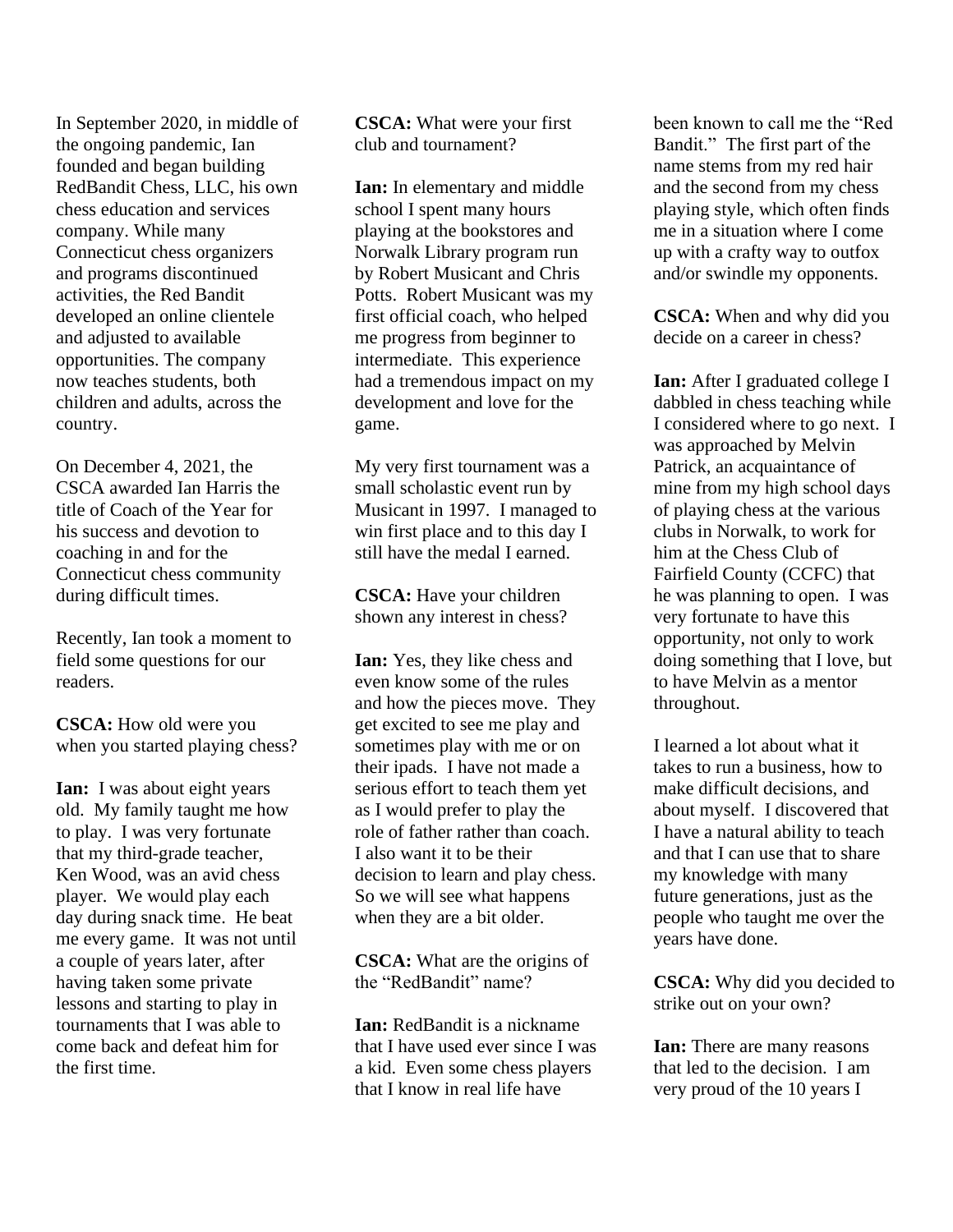spend working at CCFC and I look back very fondly on my time spent there, the people I met and worked with, as well as the events we ran. Ultimately, I felt that I was ready for a change.

**CSCA:** What is RedBandit Chess and what does it seek to do?

**Ian:** RedBandit Chess is the company that I founded to enable me to continue doing what I have been doing ever since graduating from college: spreading my love for chess to as many people as possible. Most of what I do now is remote (though more and more is now in-person), giving me the flexibility to work from anywhere. Last summer, I spent seven weeks in Vermont with my family without the business slowing down.

**CSCA:** What part of the Connecticut chess community does RedBandit seek to serve?

**Ian:** I am here to serve anyone that is interested in chess. My students range from children four years old just learning how to play, to adults and serious competitors looking to take their games to the next level. Surprisingly, my biggest source of students now are adults who have either started playing chess or had their interest rekindled due to the pandemic/Queen's Gambit.

**CSCA:** What kind of services does RedBandit provide?

**Ian:** When it comes to chess there really is no limit. Currently my focus is on chess instruction, both private 1-on-1 lessons, classes for kids or adults in online or in-person settings. In addition, I direct tournaments and have a few other chess-related side projects.

**CSCA:** How is RedBandit different from other in-person or online chess educators or organizers?

**Ian:** I have many years of experience as a coach and organizer, and I think many of my students appreciate my style. My approach to teaching is perhaps a bit different than other teachers out there as I recognize the importance of chess as a tool to teach Executive Functions. I make direct connections between chess practice and skills, and the life skills such as impulse and emotional control, flexible thinking, working memory and organization that are crucial areas of development.

I strongly believe that you do not need to be a genius at chess or reach a high rating to reap the benefits of learning the game.

**CSCA:** Will you continue your tournament directing services as part of RedBandit?

**Ian:** Yes, I enjoy playing in and directing events. I love the community that chess creates. Not being able to participate in tournaments, in one role or another, as much as I would like during the pandemic has been a major disappointment for me.

**CSCA:** When was the last time you competed?

**Ian:** The last over the board tournament I competed in was the  $26<sup>th</sup>$  Bradley Open in Hartford, CT in July 2021. Prior to that, the last over the board event I participated in was the Top Dog Challenge at CCFC in March 2020.

Since starting my job at CCFC about 12 years ago I have played in about 400 tournaments! So, only doing one per year the last two years has been a major change for me. However, I am excited to play at this year's US Amateur Team tournament Parsippany, NJ. My team, representing CT, will be one of the highest average rated teams in attendance. I have participated in this event many times over my chess career, and it will feel good to be back. I have a special fondness for team events.

**CSCA:** Do you plan to compete for the Connecticut State Champion title once more?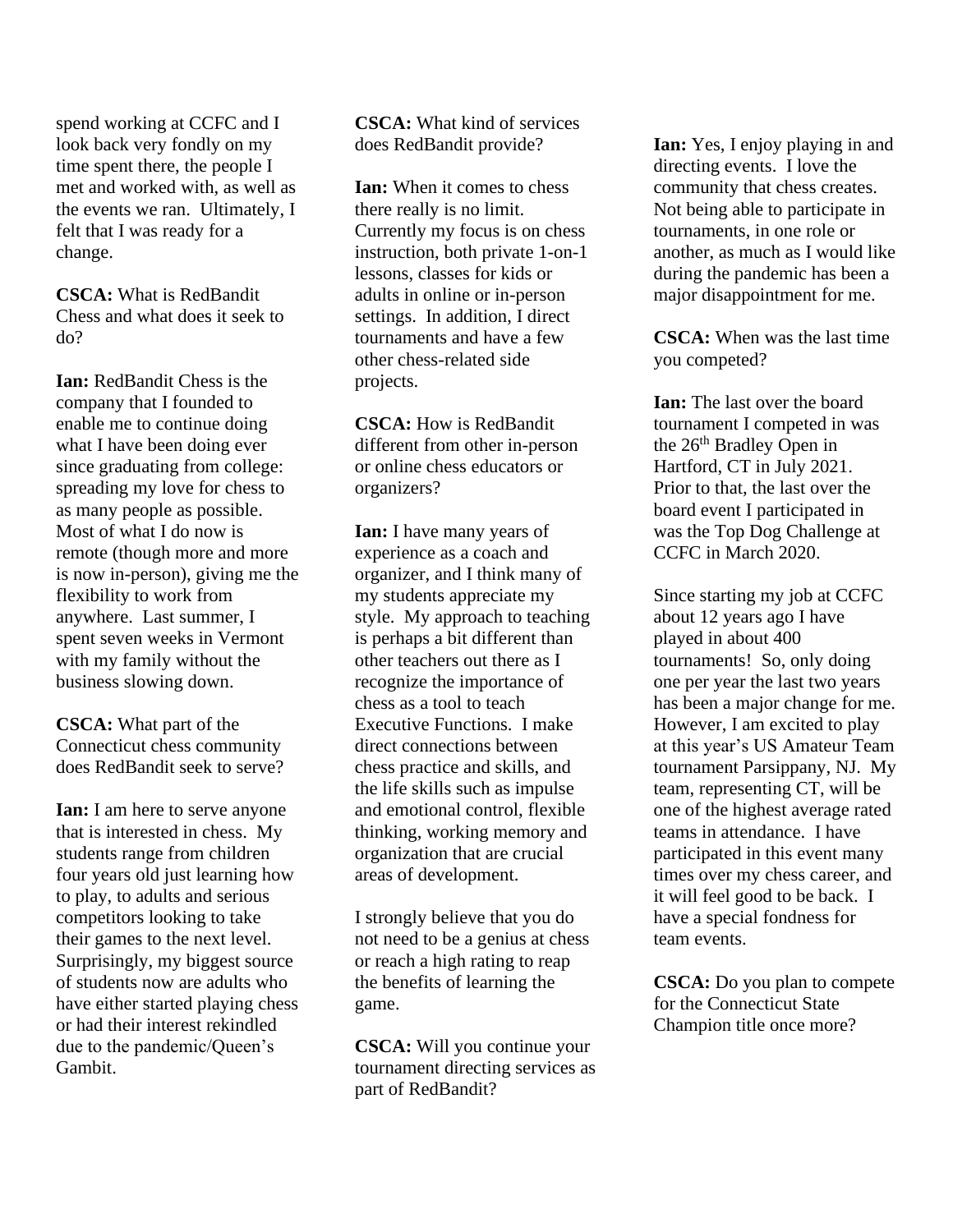**Ian:** Absolutely, though I don't know if I am ready to risk my perfect 3/3 just yet!

**CSCA:** What was your most memorable game as a scholastic player?

**Ian:** I cannot think of one memorable game in particular. There have been many good ones. Winning the CT State High School Championships was one of the most memorable experiences. It was an honor to get to represent the state at the Denker Tournament of High School Champions.

**CSCA:** How about at UMBC?

**Ian:** At UMBC, I have many fond memories of travelling with my classmates to tournaments all over the country. We participated in the Pan Am Collegiate Championships and US Amateur Team many times. One memorable game was when I defeated Grandmaster Timur Gareev, one of my teammates, in a blitz game using one of my favorite openings in the Ruy Lopez.

**CSCA:** And on the way to your three State Championships?

**Ian:** Each of my state championship wins had a bit of luck that helped me get there. I do not feel that any of the games were particularly notable. In 2013, I was second seed behind IM Bogdan

Vioreanu and I did not feel I had a good chance to beat him for the title. Fortunately for me, he faltered earlier in the tournament and we never met over the board.

My 2015 championship was the toughest competition I faced in all three events. I played a master every round and each game was extremely hard fought. The most memorable game was my last round victory against future GM Hans Neimann, a critical win.

I also faced tough competition in 2016, but the games seemed to go very smoothly. By luck I was again not paired with the top seed. The crucial final round game was rapidly heading toward a draw and a tie for the title when my opponent blundered a piece very simply in one move to end the game in a very anti-climactic way.

**CSCA:** What was your most memorable tournament as organizer or director?

**Ian:** There were so many that I helped organize that it is very difficult to pick a most memorable one. At CCFC we would often host Grandmasters for our larger prize fund events. It is always fun to see them in action!

**CSCA:** Have you organized or participated in online tournaments? How do these

differ from the in-person experience?

**Ian:** They do not compare. I find over the board chess to be far more enjoyable.

**CSCA:** What can you tell us about *Sixty Four Squares*?

**Ian:** Sixty Four Squares is a business I helped to co-found with the goal of helping people improve at chess. The idea is to help people identify their specific areas of weaknesses and maximize their training efficiency by focusing on those areas that need the most work. We started with a pilot that is still available on the company website. For me, one of the best parts of the project has been the opportunity to partner with interesting and smart people all over the world with similar interests. The team of people contributing to the project range from California, Colorado, North Carolina, Connecticut, to Germany, England, and as far away as Australia. Each brings a unique skill set and point of view to the project. We are looking forward to launching our app with many exciting and unique features soon!

**CSCA:** What do you think of the pandemic's "online chess rush"?

**Ian:** It has been a boon for chess. I just hope that the chess boom will last and eventually